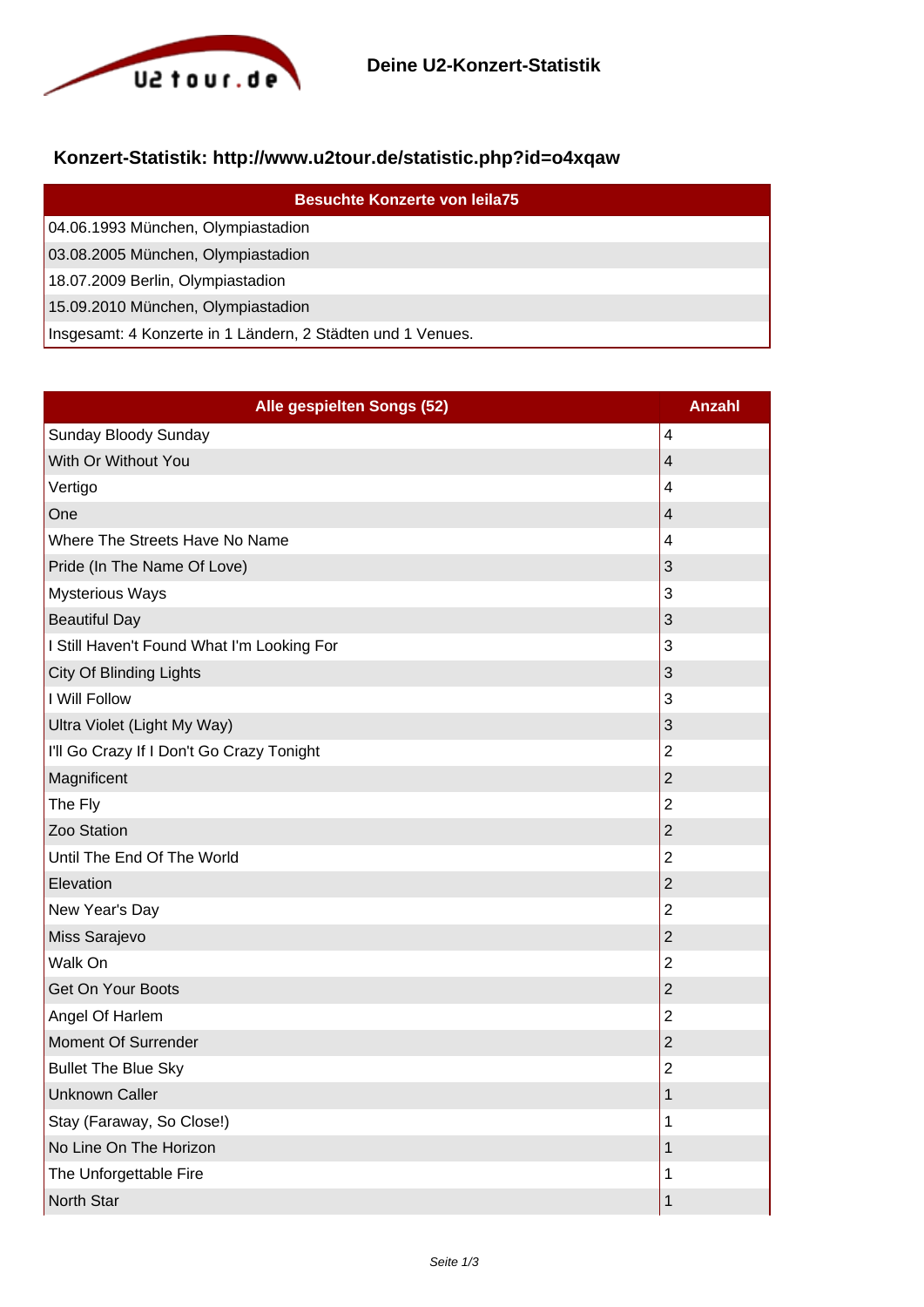

| <b>Breathe</b>                             |   |
|--------------------------------------------|---|
| <b>MLK</b>                                 |   |
| In A Little While                          | 1 |
| Return Of The Stingray Guitar              | 1 |
| Mothers Of The Disappeared                 | 1 |
| Mercy                                      | 1 |
| The Electric Co.                           |   |
| Satellite Of Love                          |   |
| <b>Redemption Song</b>                     |   |
| Tryin' To Throw Your Arms Around The World |   |
| Dirty Old Town                             |   |
| Even Better Than The Real Thing            |   |
| <b>Unchained Melody</b>                    | 1 |
| <b>Running To Stand Still</b>              | 1 |
| <b>Desire</b>                              |   |
| Love And Peace Or Else                     |   |
| All Because Of You                         | 1 |
| Sometimes You Can't Make It On Your Own    |   |
| Miracle Drug                               |   |
| Love Is Blindness                          |   |
| Can't Help Falling In Love                 | 1 |
| Party Girl                                 |   |

| Alle Cover-Songs (5)       | Anzahl |
|----------------------------|--------|
| Can't Help Falling In Love |        |
| <b>Redemption Song</b>     |        |
| Satellite Of Love          |        |
| Dirty Old Town             |        |
| <b>Unchained Melody</b>    |        |

| <b>Opening Songs (4)</b>      | Anzahl |
|-------------------------------|--------|
| Return Of The Stingray Guitar |        |
| Breathe                       |        |
| Vertigo                       |        |
| Zoo Station                   |        |

| <b>Closing Songs (3)</b> | Anzahl |
|--------------------------|--------|
| Moment Of Surrender      |        |